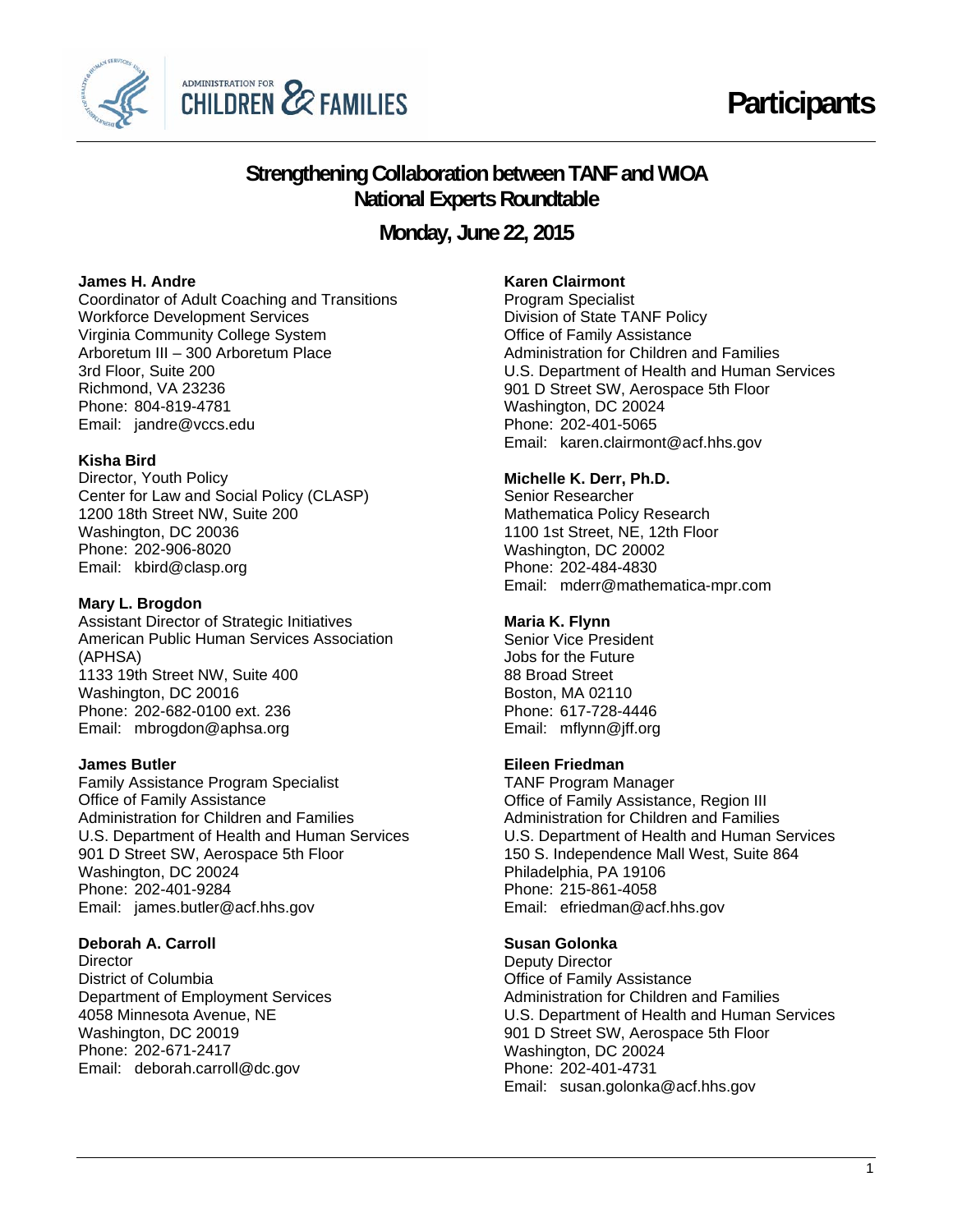# **Jeanette Hercik, Ph.D.**

Phone: 703-225-2209 Senior Vice President ICF International 9300 Lee Highway Fairfax, VA 22031 Email: jeanette.hercik@icfi.com

# **Brian M. Holler**

Phone: 717-787-8255 Human Services Program Specialist Supervisor Department of Human Services Commonwealth of Pennsylvania 625 Forster Street H&W Building, 2nd Floor West Harrisburg, PA 17105 Email: bholler@pa.gov

# **David A. Hunn**

Phone: 703-752-1606 Executive Director Northern Virginia Workforce Investment Board 8300 Boone Boulevard, Suite 450 Vienna, VA 22182 Email: david.hunn@myskillsource.org

# **Kermit Kaleba**

Phone: 202-233-8991 Federal Policy Director National Skills Coalition 1730 Rhode Island Avenue NW, Suite 712 Washington, DC 20001 Email: kermitk@nationalskillscoalition.org

# **Natalie R. Kaplan**

Phone: 202-671-4726 Policy Analyst Office of the Director District of Columbia Department of Human Services 64 New York Avenue NE, 6th Floor Washington, DC 20002 Email: natalie.kaplan@dc.gov

# **Cheryl Keenan**

Phone: 202-245-7810 **Director** Division of Adult Education and Literacy U.S. Department of Education 550 12th Street SW Washington, DC 20202 Email: cheryl.keenan@ed.gov

# **Participants Strengthening Collaboration between TANF and WIOA**

# **Jennifer Kemp**

Phone: 202-693-3377 Unit Chief Employment and Training Administration U.S. Department of Labor 200 Constitution Avenue NW Washington, DC 20210 Email: kemp.jennifer.n@dol.gov

# **Vinz Koller**

Phone: 831-277-4726 Director of Training and Technical Assistance Social Policy Research Associates 1333 Broadway Avenue, Suite 310 Oakland, CA 94612 Email: vinz koller@spra.com

# **Stanley Koutstaal, Ph.D.**

 U.S. Department of Health and Human Services 901 D Street SW, Aerospace 5th Floor Program Manager Health Profession Opportunity Grants Administration for Children and Families Washington DC 20024 Phone: 202-401-5457 Email: stanley.koutstaal@acf.hhs.gov

# **Janet LaBreck**

Phone: 202-245-7408 Commissioner, Rehabilitation Services Administration Office of Special Education and Rehabilitative **Services** U.S. Department of Education 550 12th Street SW Washington, DC 20202 Email: janet.labreck@ed.gov

# **Dana Lennon**

Phone: 718-664-2532 **Director** Allied Health Career Pipeline Program Hostos Commmunity College 427 Walton Aveune Bronx, NY 10451 Email: dlennon@hostos.cuny.edu

8003 Boulder Lane **Sue Liu**  Higher Education and Workforce Development **Consultant** Sue Liu Consulting Silver Spring, MD 20910 Phone: 202-907-3225 Email: sueyliu@gmail.com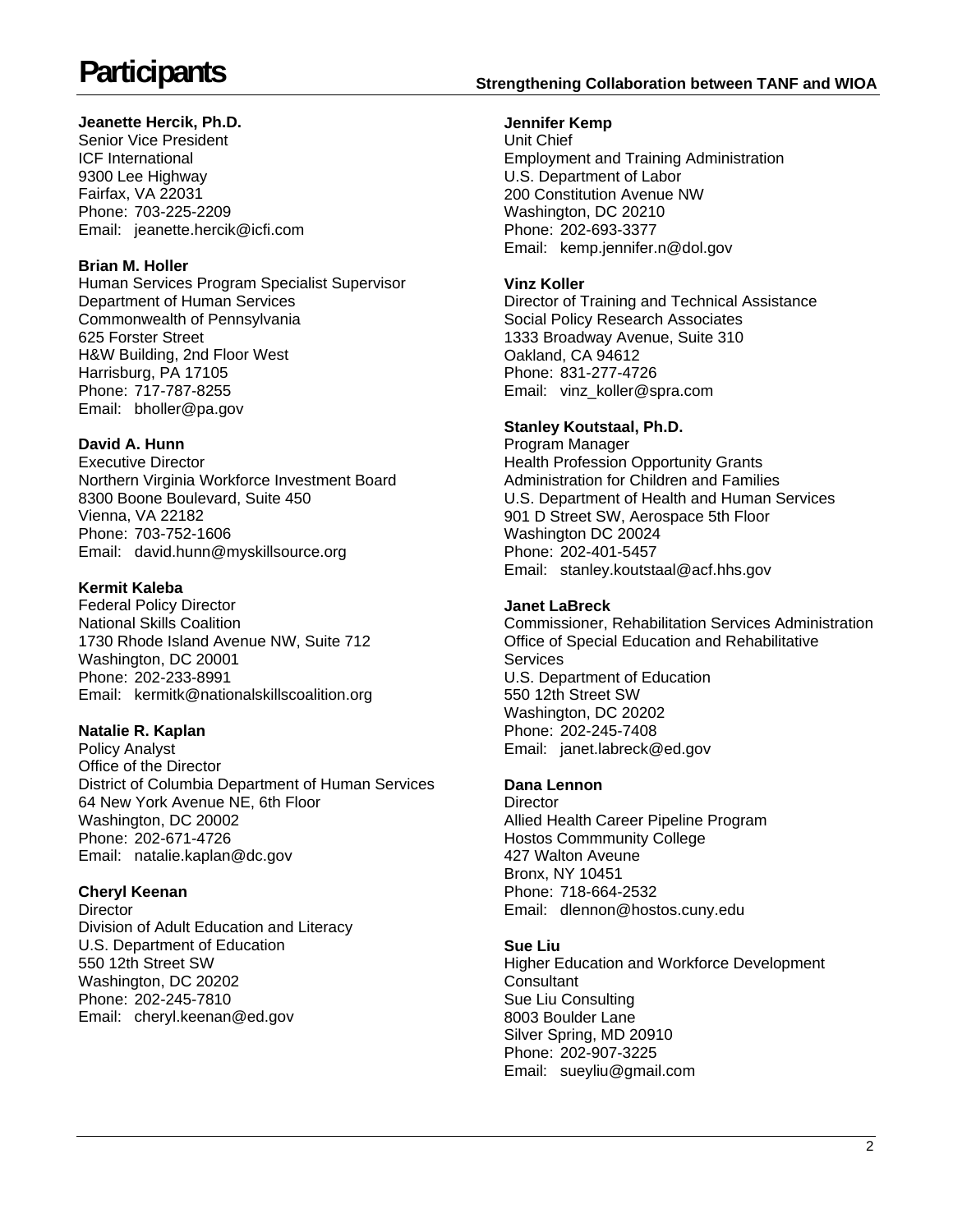# **Participants Strengthening Collaboration between TANF and WIOA**

# **Elizabeth Lower-Basch**

Phone: 202-906-8013 Director, Income and Work Supports Center for Law and Social Policy (CLASP) 1200 18th Street, NW, Suite 200 Washington, DC 20036 Email: elowerbasch@clasp.org

# **Nisha Patel**

Phone: 202-401-9276 **Director** Office of Family Assistance Administration for Children and Families U.S. Department of Health and Human Services 901 D Street SW, Aerospace 5th Floor Washington, DC 20024 Email: nisha.patel@acf.hhs.gov

# **LaDonna A. Pavetti, Ph.D.**

Phone: 202-325-8736 Vice President Family Income Support Center on Budget and Policy Priorities 635 E Street NE Washington, DC 20002 Email: pavetti@cbpp.org

### **Jackie Rhodes**

Phone: 443-573-0537 Senior Associate ICF International 9300 Lee Highway Fairfax, VA 22031 Email: jackie.rhodes@icfi.com

# **Scott J. Sheely**

Phone: 717-346-0426 Special Assistant for Workforce Development Pennsylvania Department of Agriculture 2301 N. Cameron St. Harrisburg, PA 17110 Email: scsheely@pa.gov

### **Robert Shelbourne**

Director Division of State TANF Policy Office of Family Assistance Administration for Children and Families U.S. Department of Health and Human Services 901 D Street SW, Aerospace 5th Floor Washington, DC 20024 Phone: 202-401-5150 Email: robert.shelbourne@acf.hhs.gov

#### **Rebecca Shwalb**

U.S. Department of Health and Human Services Phone: 202-260-3305 Program Specialist Division of State TANF Policy Office of Family Assistance Administration for Children and Families 901 D Street SW, Aerospace 5th Floor Washington, DC 20024 Email: rebecca.shwalb@ACF.hhs.gov

# **Betsy Tessler**

Research Associate MDRC 16 E. 34th Street New York, NY 10016 Phone: 212-340-7591 Email: betsy.tessler@mdrc.org

# **Kathy Tran**

Deputy Administrator, Office of Workforce Investment Employment and Training Administration U.S. Department of Labor 200 Constitution Avenue, NW, Room C4526 Washington, DC 20210 Phone: 202-693-3201 Email: tran.kathy@dol.gov

# **William (Ed) Trumbull**

Principal ICF International 9300 Lee Highway Fairfax, VA 22031 Phone: 703-225-2299 Email: william.trumbull@icfi.com

### **Lisa Washington-Thomas**

 Phone: 202-401-5141 TANF Technical Assistance Branch Chief Office of Family Assistance Administration for Children and Families U.S. Department of Health and Human Services 901 D Street SW, Aerospace 5th Floor Washington, DC 20024 Email: lwashington-thomas@acf.hhs.gov

### **Damon Waters**

 Phone: 202-401-5295 Family Assistance Program Specialist Office of Family Assistance Administration for Children and Families U.S. Department of Health and Human Services 901 D Street SW, Aerospace 5th Floor Washington, DC 20024 Email: damon.waters@acf.hhs.gov